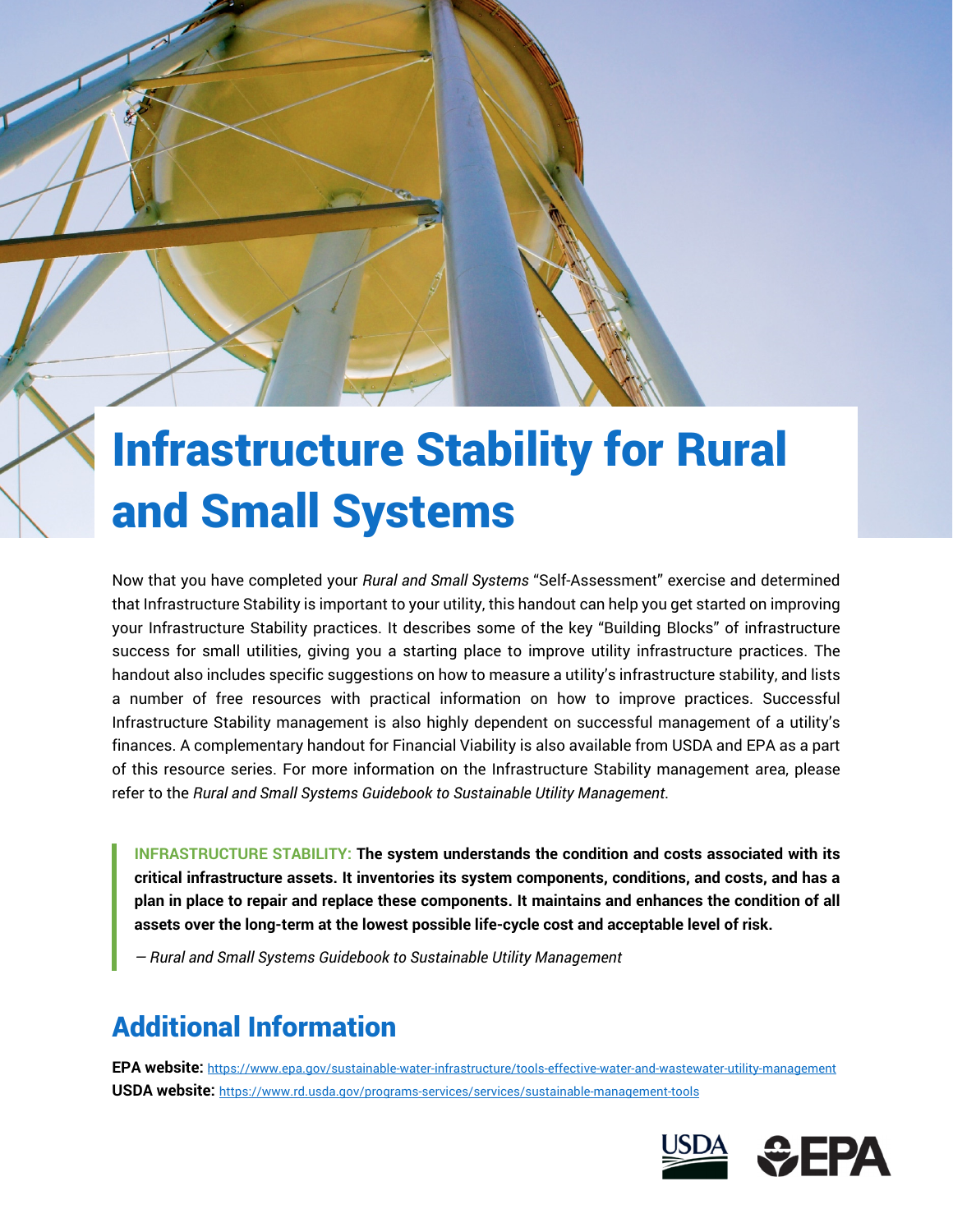#### **HOW CAN ASSET MANAGEMENT HELP YOUR SYSTEM REACH SUSTAINABILITY?**

**\_\_\_\_\_\_\_\_\_\_\_\_\_\_\_\_\_\_\_\_\_\_\_\_\_\_\_\_\_** 

**COST EFFICIENCY:** Cost savings are achieved when assets are identified, tracked, and proactively managed to stabilize infrastructure, reduce unexpected costs, and utilize effective financial planning.

**RELIABILITY:** System reliability is achieved when water systems can anticipate, prepare for, and make contingency plans for critical asset failures. Asset management ensures that customers can rely on consistent service and access to assets, and that a water system has the ability to adapt to changing needs.

**COMMUNICATIONS:** Proactive asset management helps systems effectively communicate challenges and solutions to customers, which helps maintain customer satisfaction and protect human health in the event that assets fail or maintenance activities impact users.

*Source: Top Three Reasons to Support & Implement Asset Management at Your Water System (EPA/USDA)* 

# Building Blocks of Infrastructure **Stability**

#### ASSET INVENTORY SYSTEM

To maintain and improve the infrastructure in a system, it is important to first identify and understand all of the parts in the system. Start with a complete catalogue of assets—e.g., pumps, treatment systems, buildings, etc.—and record the condition of these assets. The condition of an asset will help in predicting the remaining lifespan of the asset and planning for upgrades or repairs.

#### **EXAMPLE ACTIVITIES**

- Create an inventory of assets, including determining the current condition and predicted lifespan of each asset
- Create a standardized inventory checklist, and train all employees on inventory procedures
- Develop a routine for recording and updating the utility inventory on a regular basis

#### SYSTEM MONITORING

Monitoring certain kinds of utility data provides important information on the condition of utility assets. This is especially important for assets which are difficult to visually inspect. Systems which regularly monitor data can better judge the condition of nonvisible assets, and see if repairs are becoming more common or less common within the utility.

EXAMPLE **ACTIVITIES** 

- Conduct inflow and infiltration (I&I) or water loss analyses to identify leakages in pipes
- Monitor and record annual breakages in pipes
- Track the frequency and cause of repeat maintenance problems
- Conduct an energy assessment to determine the energy use of each part of the system

#### ASSET MANAGEMENT PLAN

With the information gathered from inventories and data monitoring systems, a utility has a chance to make a proactive plan to improve their assets. An asset management plan combines the current conditions of assets, the predicted lifespans of assets, and the predicted repair/upgrade costs together to create a plan to prioritize and repair assets as needed. The asset management plan will help with this financial planning by providing information on future costs, making it easier to calculate necessary rates for operating and maintaining the utility's assets.

EXAMPLE **ACTIVITIES** 

- Identify aging and high-priority systems, and create a plan for maintenance/repairs/upgrades
- Predict maintenance and upgrade costs and incorporate these costs into financial plans
- Coordinate asset repair with other community repairs and projects (e.g., road maintenance)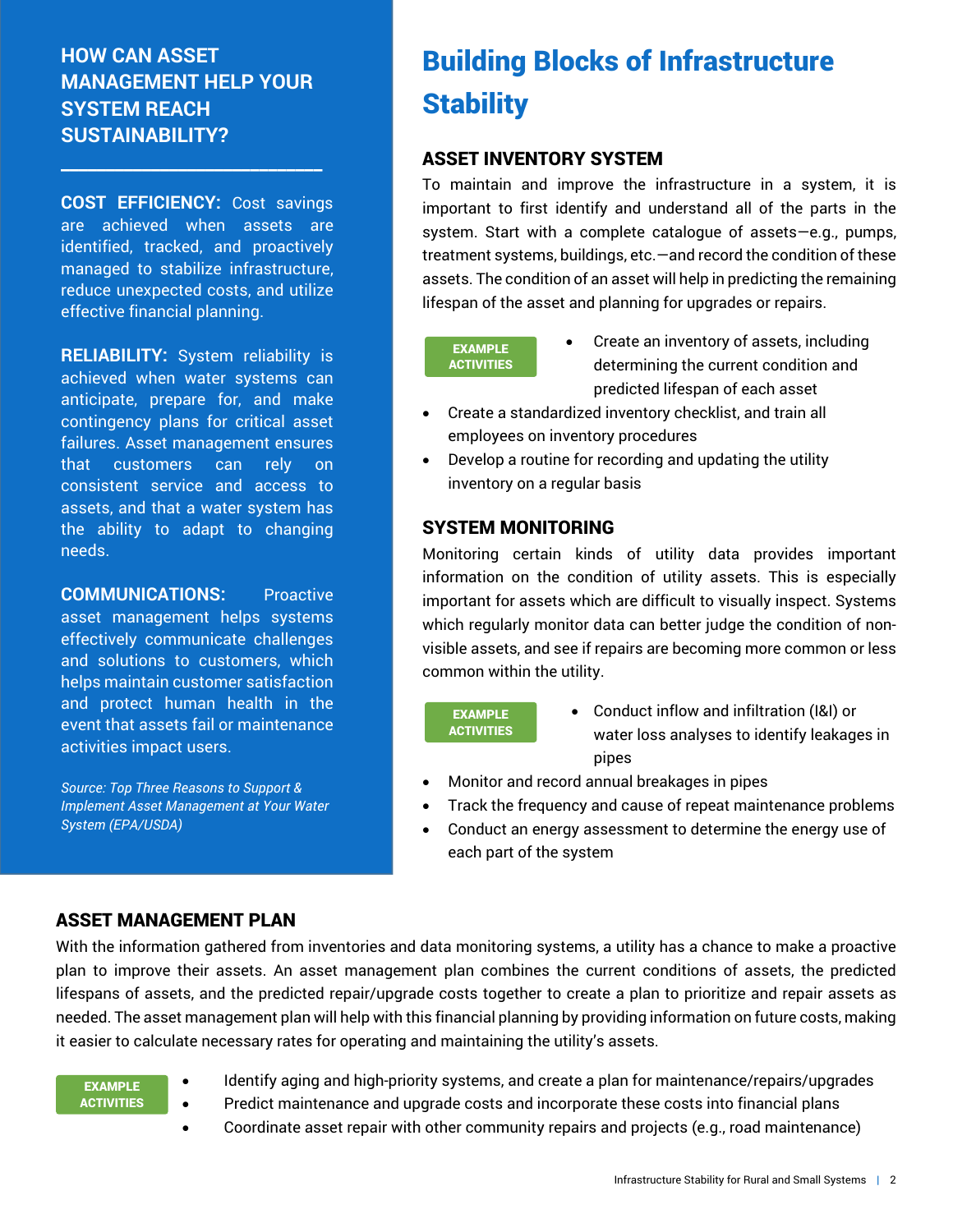### Measures

To gather information on asset condition and maintenance requirements, it is necessary to use the measures most appropriate to the utility goals. Below are several measurement areas, with specific example metrics for each area.

#### ASSET INVENTORY

 These measures allow utilities to better know how far along they are in the inventory process. These metrics function as first-steps for a larger inventory improvement plan.

EXAMPLE **METRICS** 

- Inventory completeness rate: total number of critical assets inventoried ÷ total number of critical assets owned and powered
- Condition assessment coverage: total number of critical assets assessed and categorized (in a time period)  $\div$  total number of critical assets

#### SYSTEM RENEWAL/REPLACEMENT

This measure provides information on asset renewal rates over time. The measure should incorporate utility goals and the acceptable levels of risk for different kinds of assets.

EXAMPLE **METRICS** 

- Asset replacement rate: total number of key assets replaced per year  $\div$  total number of key assets
- Asset fund replacement rate: estimate replacement cost of key assets  $\div$  total dollar amount in asset replacement reserve fund

#### WATER DISTRIBUTION/COLLECTION SYSTEM CONDITION

This measure offers information on the number of breaks or leaks. The condition of a distribution or collection system is important for public health, customer service, financial viability, and asset management.

EXAMPLE **METRICS** 

- Leakage or breakage frequency rate: total number of leaks (or breaks) per year ÷ total miles of distribution piping
- Service outage rate: hours or number of (unplanned) service disruptions per year  $\div$  total number of operation hours

#### INFRASTRUCTURE PLANNING & MAINTENANCE

Planned maintenance is preventative and predictive maintenance, but does not include reactive maintenance (i.e., repairs in response to a system failure). Planned maintenance is performed by a regular schedule and predictive maintenance is performed when certain warning signals are triggered.

EXAMPLE **METRICS** 

- Planned maintenance ratio by hours: hours of planned maintenance  $\div$  (hours of planned  $+$ reactive maintenance)
- Planned maintenance ratio by cost: cost of planned maintenance  $\div$  (cost of planned + reactive maintenance)

#### **Example Practices for Infrastructure Stability at Rural and Small Systems**

*The practices listed below are drawn from the* Rural and Small Systems Guidebook *and the* Moving Toward Sustainability Roadmap *document. They are examples of practices that utilities have implemented to improve their performance in the area of Infrastructure Stability.* 

| Establish emergency maintenance   | Support ongoing training and certification/licensing | Create photographic documentation of      |
|-----------------------------------|------------------------------------------------------|-------------------------------------------|
| procedures.                       | requirements for maintenance staff.                  | assets to compare conditions over time.   |
| Track operating system parameters | Link maintenance requests/work orders to asset       | Map critical infrastructure/assets (e.g., |
| (e.g., pressure).                 | inventory.                                           | GIS-located mains, hydrants, valves).     |